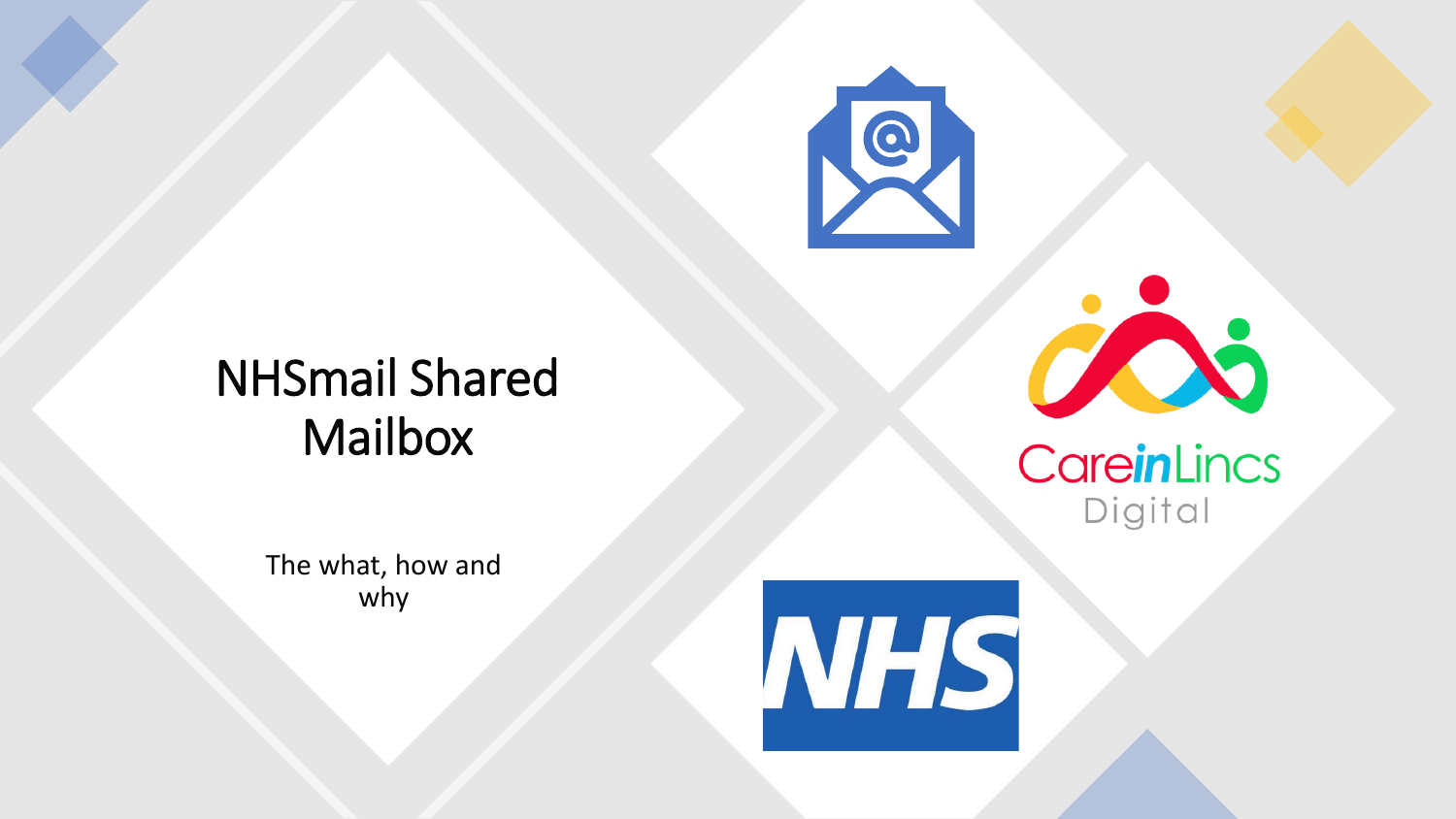#### **Contents**

- 1. What is the shared mailbox
- 2. What is my shared mailbox email?
- 3. How do I access my shared mailbox?
- 4. Who has access to the shared mailbox?
- 5. How do I add another user to my shared mailbox?

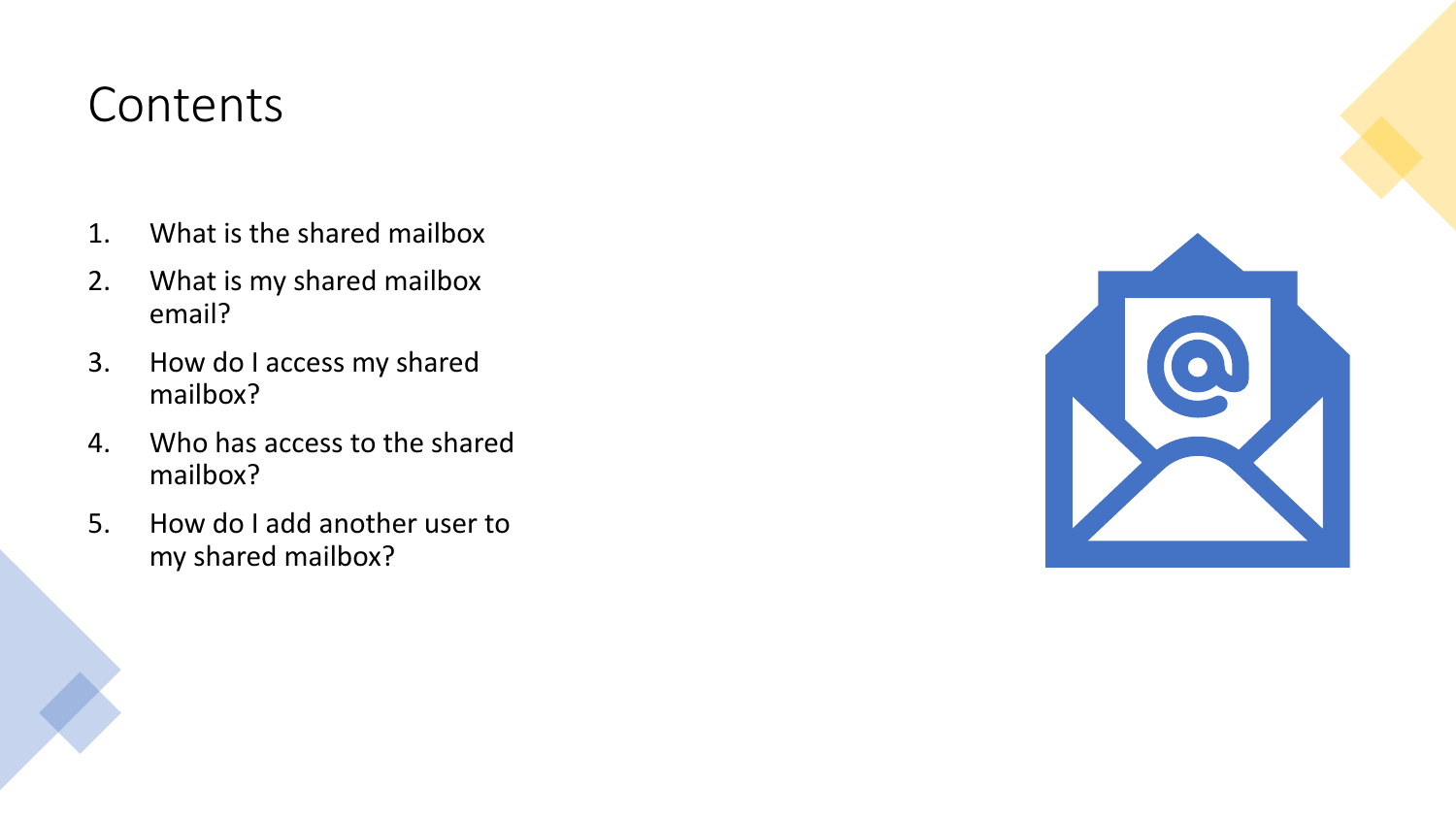#### What is the shared mailbox?

A shared mailbox is a type of mailbox that can be accessed by more than one member of staff from the same organisation.

The shared mailbox may be used for several reasons (e.g. the nursing team may access the shared mailbox for incoming referrals so anyone on duty can read or action the email).

The activity of a shared mailbox is tracked and kept for audit and security purposes; therefore, it is a secure way for multiple people to use one email account. If a personal account is set up and login details shared with a number of people, there is no way of tracking who has sent a particular email.

If you are the owner of a shared mailbox, you can add and remove members and owners to the mailbox.

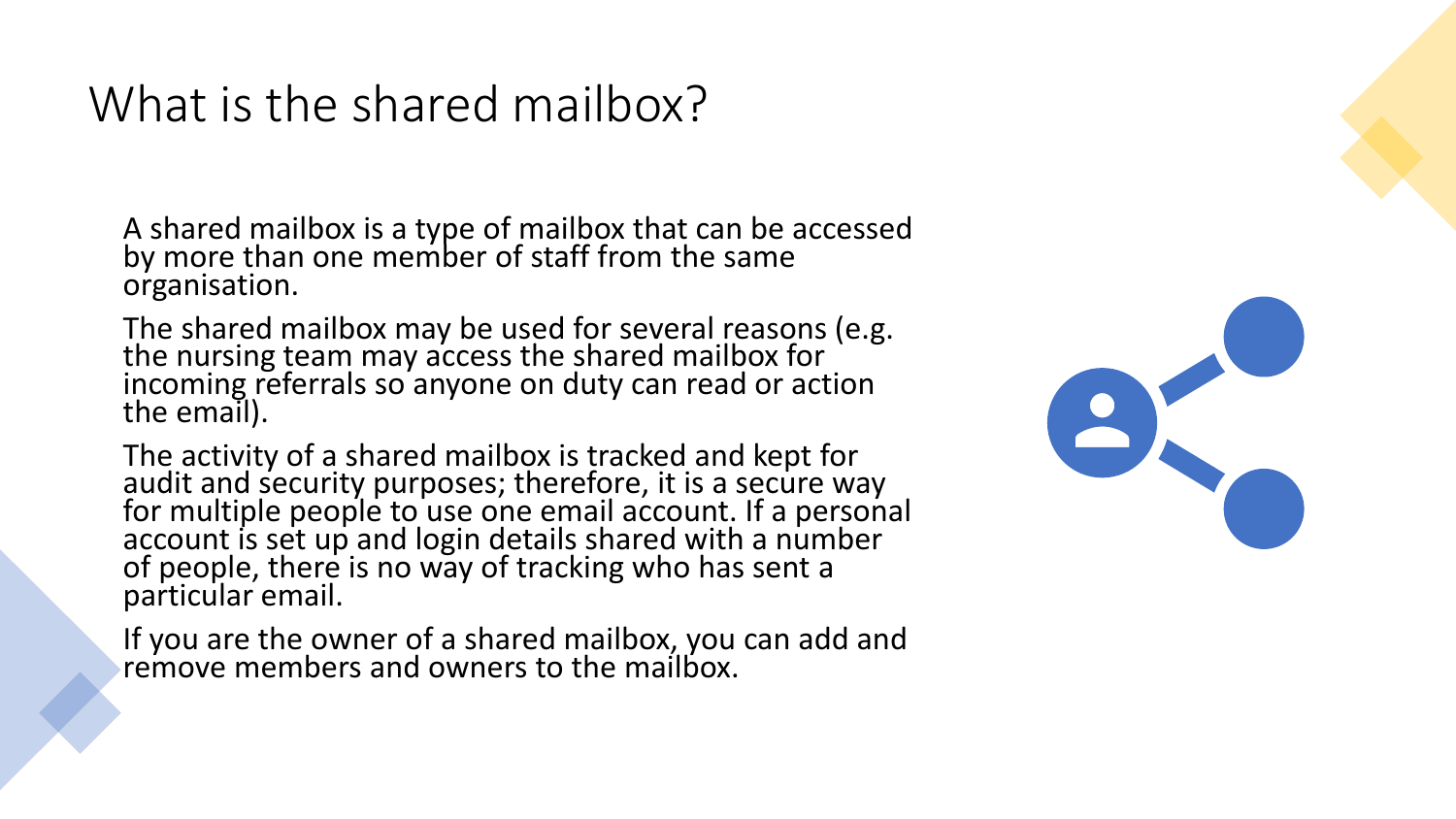### What is my shared mailbox email?

Each organisations' shared mailbox is unique to the organisation.

Your shared mailbox email is:

Care.*odscode*[@nhs.net](mailto:Care.odscode@nhs.net)

To find your ODS code, search for your organisation on the [portal](https://odsportal.hscic.gov.uk/Organisation/Search)

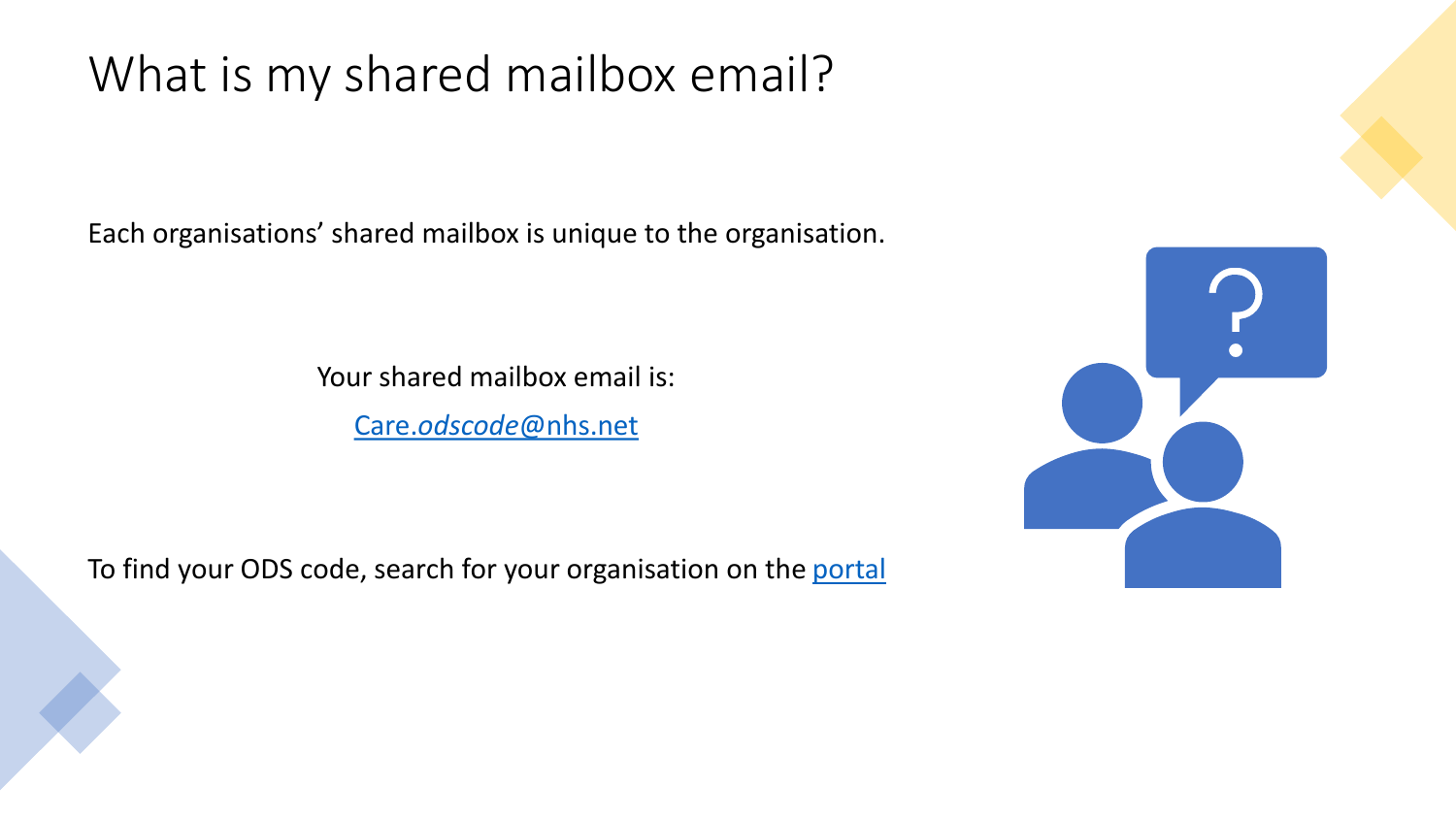#### How do I access my shared mailbox?

To access your shared mailbox, you need to open <https://www.nhs.net/> and log in to your NHSmail account.



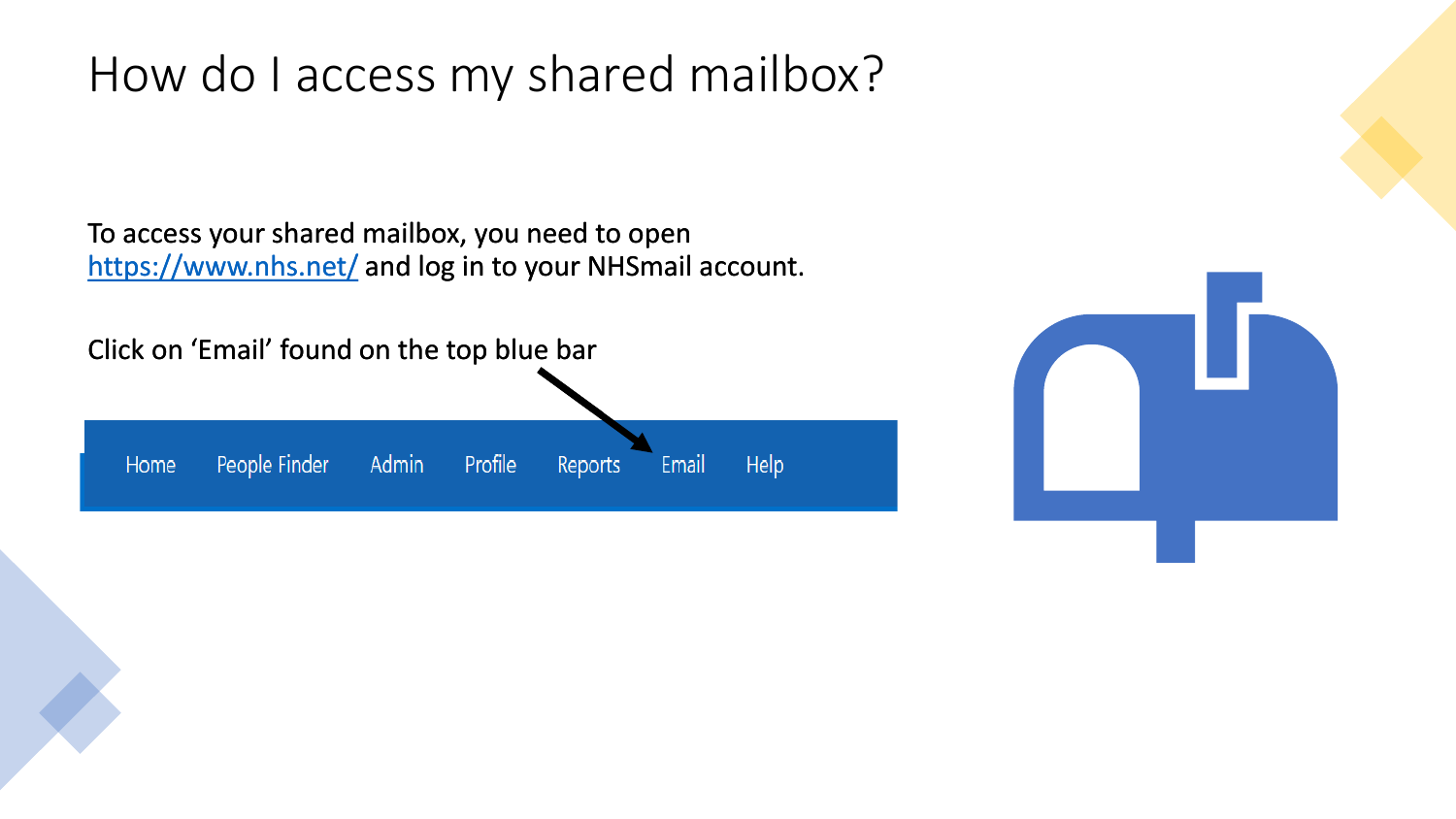### How do I access my shared mailbox?

Once you have opened your emails, click your name (in the top right-hand corner) and there will then be a drop-down menu.

From this menu, click on 'open another mailbox'

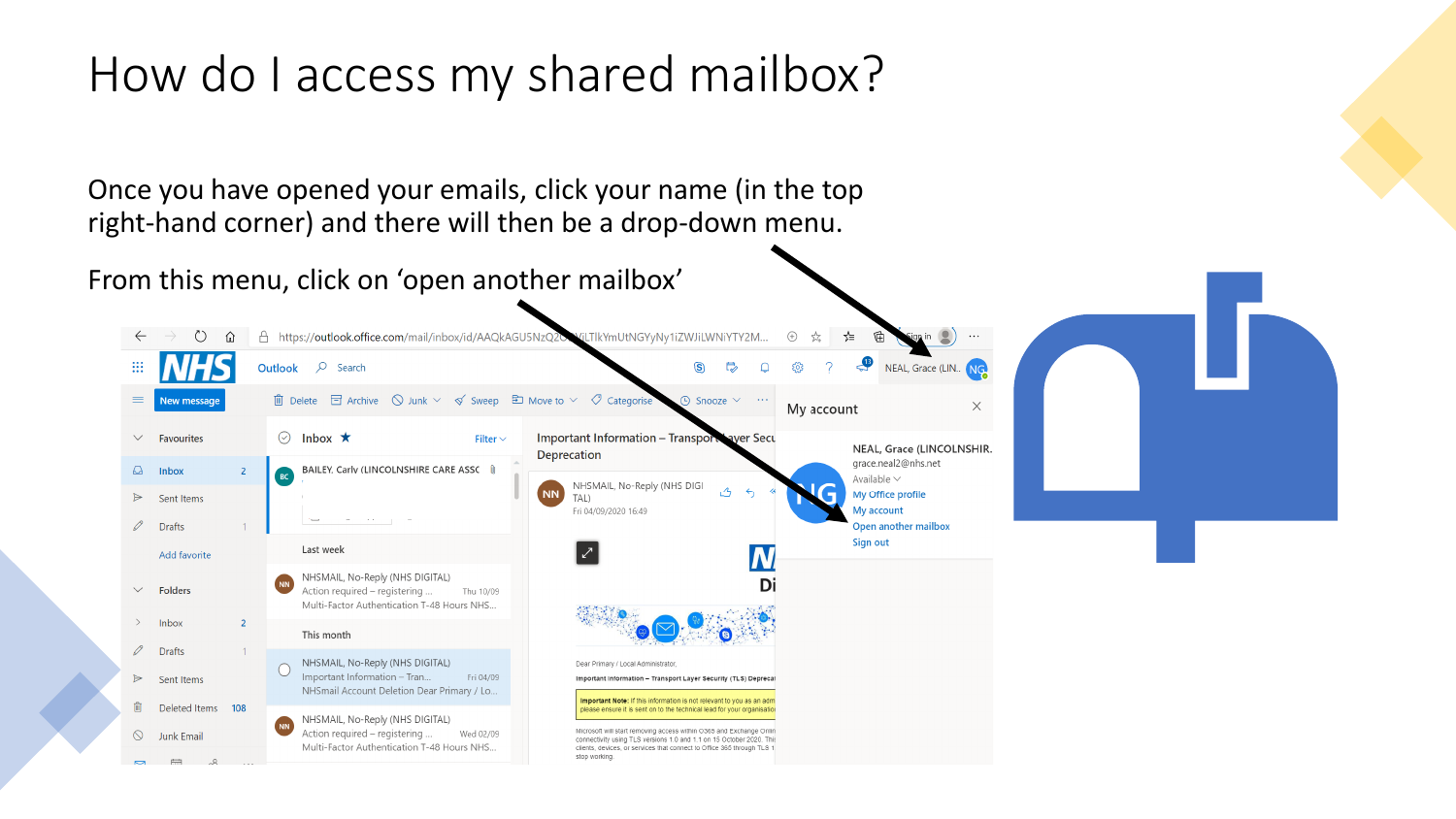# How do I access my shared mailbox?

In this box you need to type in your shared mailbox address (Care.*odscode*[@nhs.net](mailto:Care.odscode@nhs.net)) and click 'open'





You then have access to your shared mailbox. You can add this page to your favourites by clicking this star in the address bar.

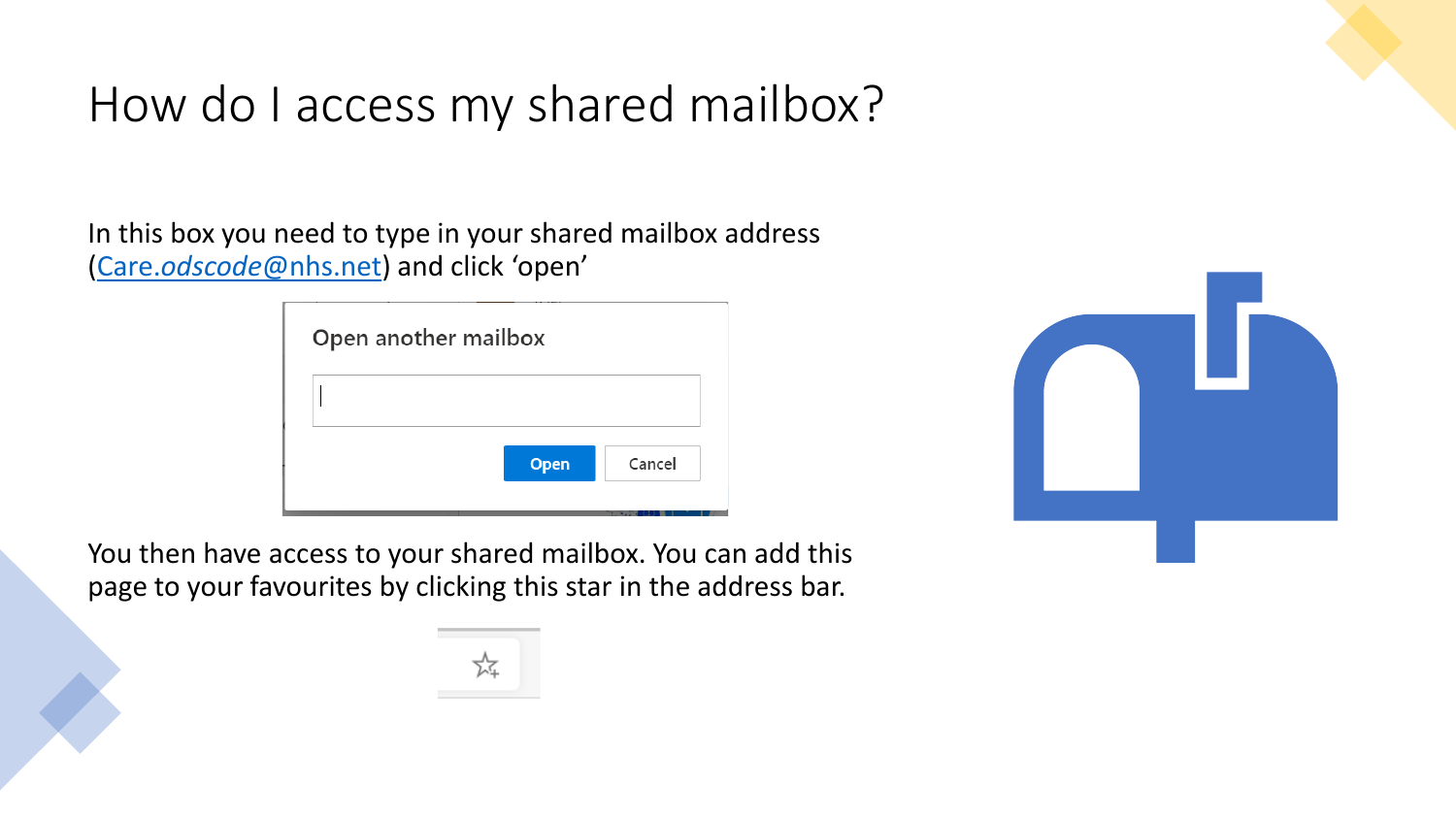### Who has access to the shared mailbox?

This will depend on who set up your NHSmail accounts. In most cases, the manager of the organisation will have the 'owner' status and the other members of staff would be 'members'.

However, if somebody in your organisation does not have access to the shared mailbox, but wants to access it, they can be added as members.

If you are unsure who has access to the shared mailbox, please either contact your provider's head office or LinCA Digital Support (Varsha or Ruth).

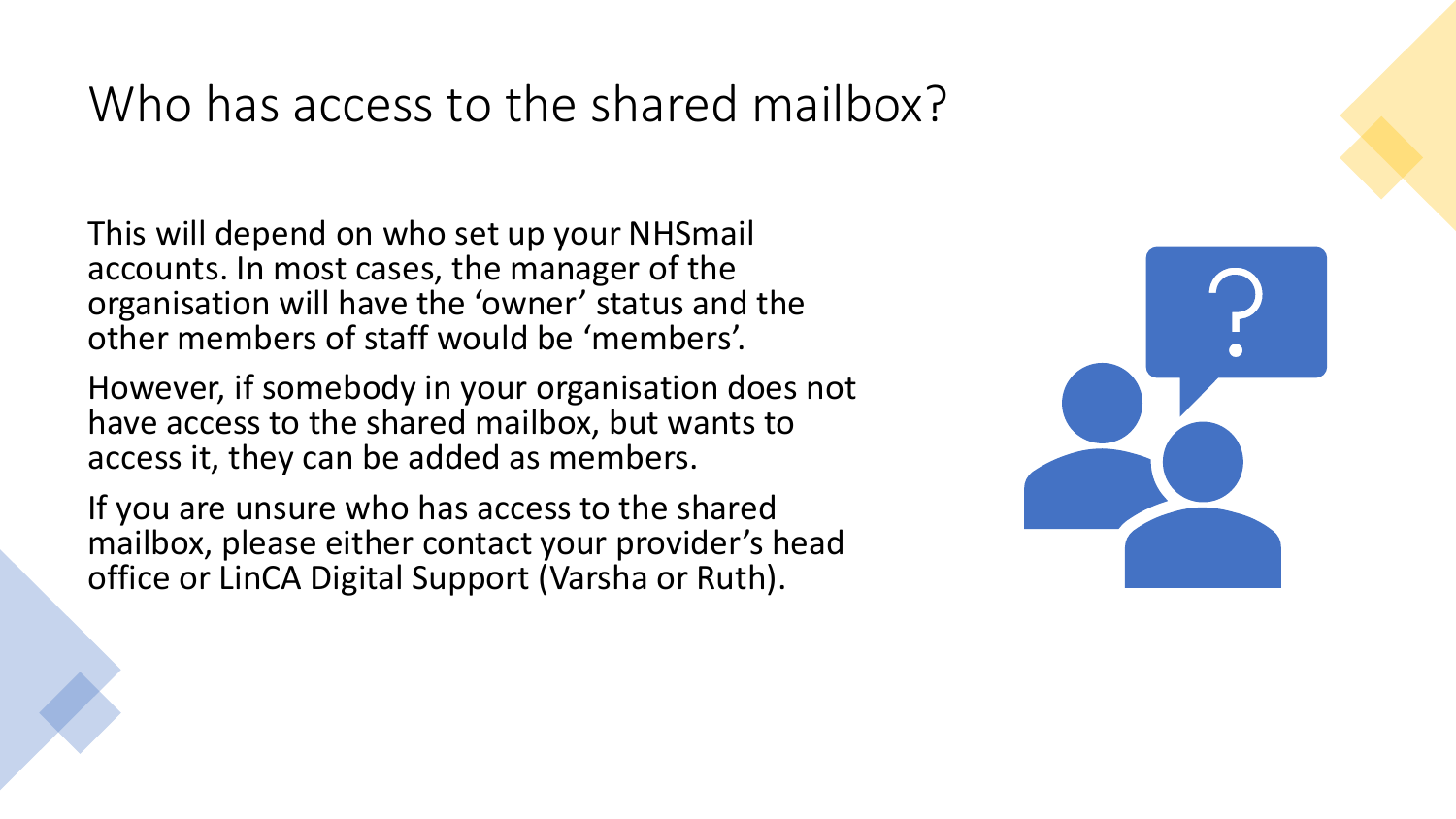## How do I add another user to my shared mailbox?

First of all, the user needs to have an NHSmail account in use and that they can access.

If they need an account; send an email **from your shared mailbox** to [careadmin@nhs.net](mailto:careadmin@nhs.net) highlighting the name of the individual, email address and mobile phone number (both of these can be personal).

Once the individual has an account you can add them as a user by following the instructions in this video:

[Digital Social Care Website](https://www.digitalsocialcare.co.uk/covid-19-guidance/covid-19-quick-access-to-nhsmail/how-to-add-users-to-your-shared-mailbox/)